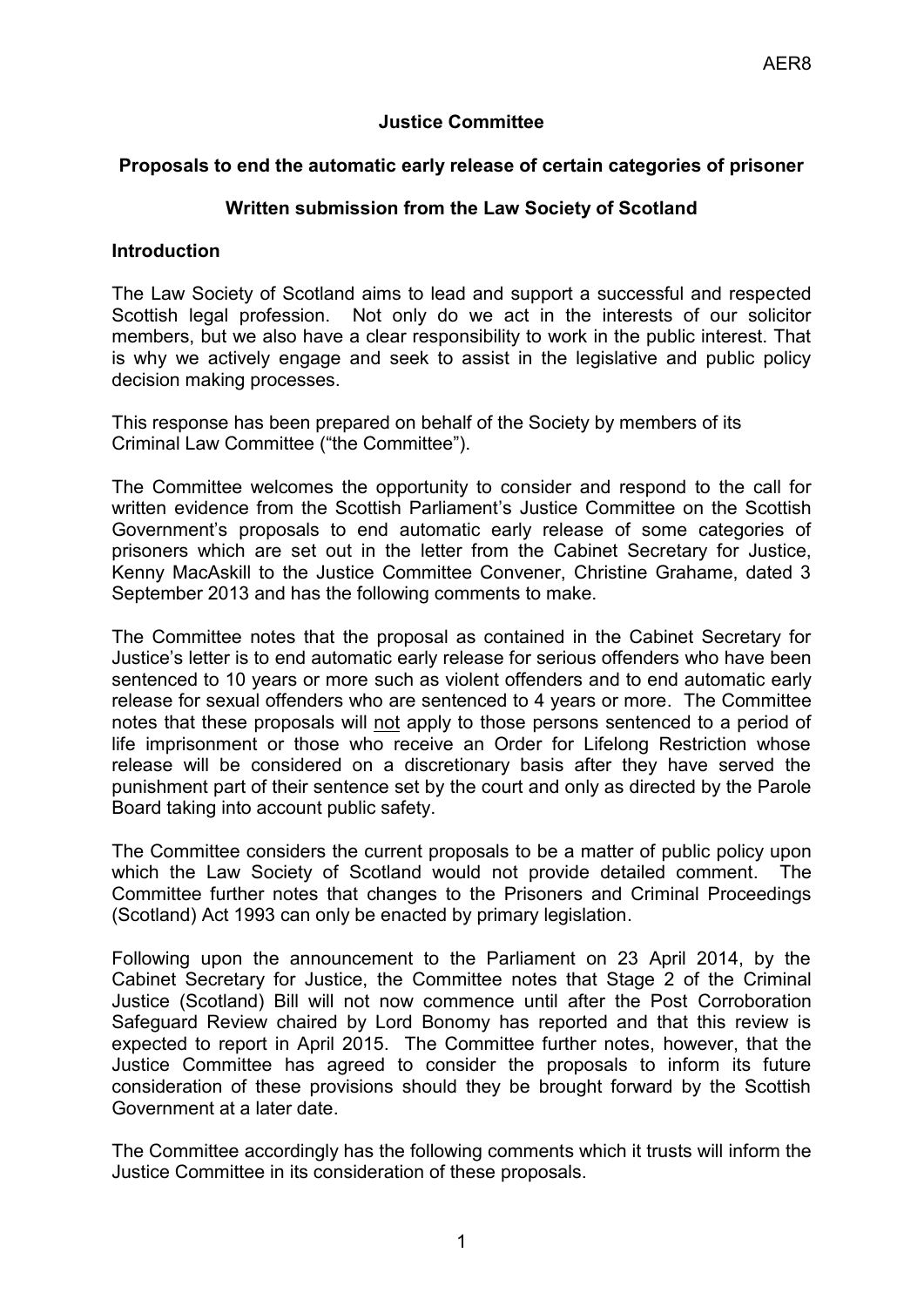The Committee notes that the legal position at present is set out in the 1993 Act as referred to above following a detailed investigation into the sentencing system in England and Wales (the Report of the Carlisle Committee) and, in Scotland, the Kincraig Committee (Parole and Related Issues in Scotland 1980, CM.598).

While noting that this proposal seeks to address the present issue where a prisoner must be released at the two-third stage of sentence even if that prisoner has not done anything in prison to address his or her offending behaviour and still poses a risk to the community, it is unaware of any evidence gathering exercise which has taken place in advance of the current proposals. The Committee respectfully suggests that Scottish Government should consider commissioning research similar to that commissioned and reported upon in Linda Hutton and Liz Levy's Report in 2002 (Parole Board Decisions and Release Outcomes, Scottish Executive Central Research Unit, 2002).

The Committee also notes that the most coherent reason for the existence of a system of mandatory release on licence prior to the expiry of the entire sentence is that it allows a degree of testing in the community while offenders are subject to conditions, breach of which can result in a return to custody.

It is not clear to the Committee why the proposals contained in the Cabinet Secretary for Justice's letter should only apply to certain categories of long term prisoner as it believes that there is no conclusive evidence that the nature of offence is in itself a reliable indicator of future risk to the community.

The Committee does, however, recognise that there are a small percentage of serious offenders who are wholly non-compliant with sentence planning and further prisoners who are involved in misconduct or drug misuse throughout their sentences and that a significant percentage of that group have their licence revoked at present.

With particular reference to proposals for sex offenders, it is expressly stated in terms of the Cabinet Secretary for Justice's letter that "sex offenders pose a particular risk to the public" and this is indeed reflected in special arrangements that apply to sexual offenders sentenced to short term sentences who, when released are released on licence in contrast with other short term prisoners.

The Committee is unclear as to whether there is a particular risk. In this regard it refers to what appears to be the most recent Parole Board Annual Reports which, although do not specify details or the reasons for revocation of licence, the figures in the 2005 and 2006 Annual Reports disclose that over these years, 48 offenders granted early release on parole and 246 offenders granted statutory release at the two-thirds point of their sentence were recalled to custody.

Of these 294 recalled prisoners, only four were facing fresh charges of a sexual nature and one of that four had been initially sentenced for a drugs offence.

Of these licensees, 21 were on licence for sexual offending.